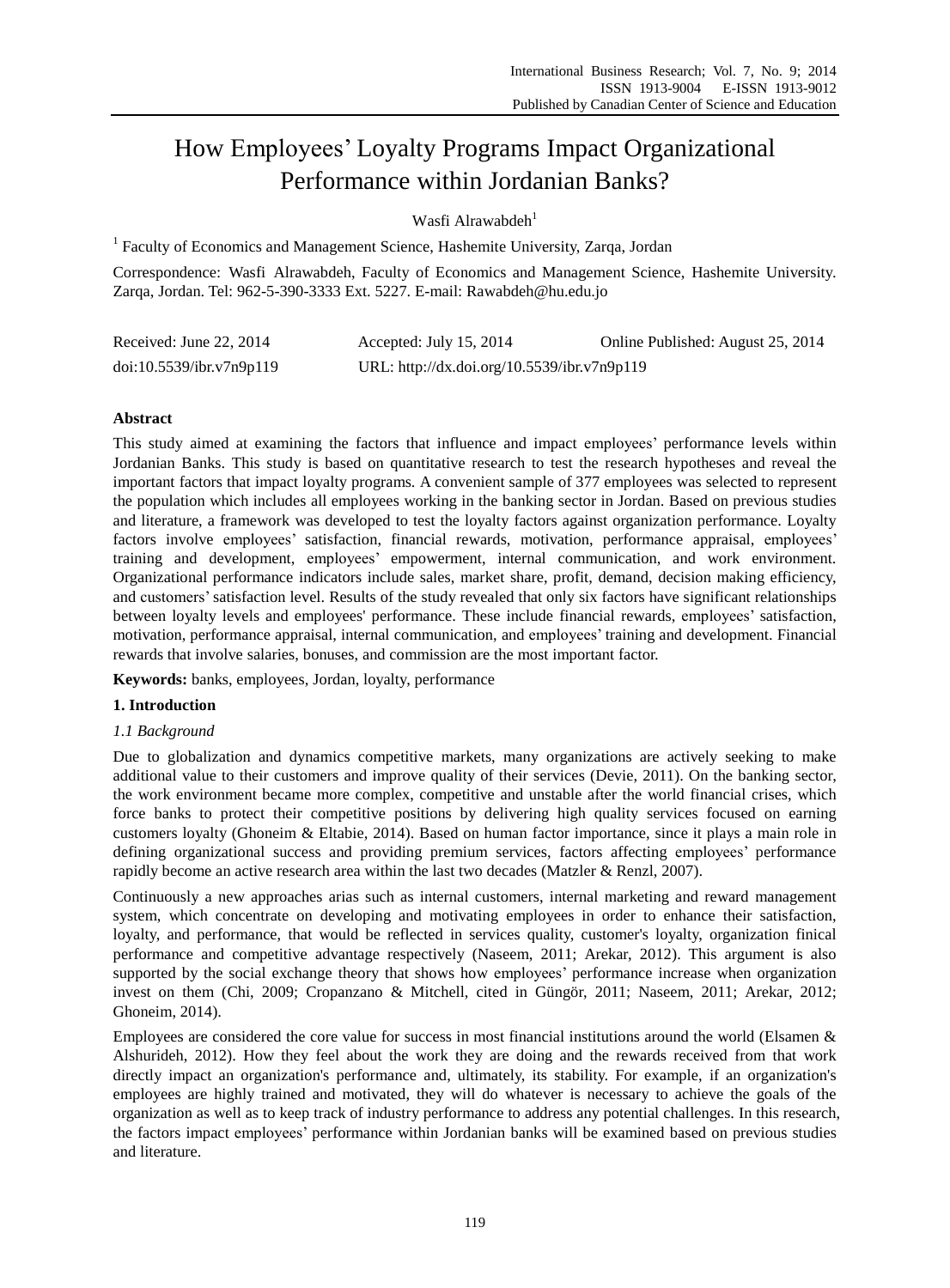# *1.2 Research Problem*

The reason behind the focus on this research is the limited understanding of factors affecting organizational performance within Jordanian banks from employees' perspectives in Jordan. In addition, there are only few researches conducted on this field in Jordan. Accordingly efforts are conducted to enhance organizational performance by improving employees' loyalty.

# *1.3 Research Objectives*

The main purpose of this research is to examine the influence and effect of employees' loyalty programs on organizational performance within Jordanian banks. In addition, this research aims to:

- 1) Explore the current employees' loyalty programs that exist within Jordanian banks.
- 2) Provide a set of suggestions and recommendations that may help Jordanian banks to enhance organizational performance levels.

# **2. Literature Review**

# *2.1 Background*

Around the world, many studies have been conducted to determine the factors affecting organizational performance on several types of organizations. Accordingly, previous studies are reviewed in various levels in order to determine factors affecting organizational performance from employees perceptive.

In service industry, such as banks, customer satisfaction considered as a critical key to success (Lam et al., 2001, cited in Chi & Gursoy, 2009). Several studies indicated that there is a positive relationship between customer satisfaction and employee performance, which is reflected directly on the overall performance of the organization (Harter et al., 2002; Chi & Gursoy, 2009; Naseem et al., 2011). Therefore, factors affecting employees' performance rapidly become an active research area within the last two decades (Matzler & Renzl, 2007).

The service-profit chain, suggest that providing appropriate work environment is likely lead to satisfied employees, which expected to be more loyal, productive and able to provide services with excellence to customers. Accordingly, customer satisfaction and loyalty expected to be increased and reflected on the organization profitability and financial performance directly (Heskett et al., 2003). In order to determine the factors that affect organizational performance, a comprehensive literature review conducted that include researches carried out on global and local levels as demonstrated in the following sections.

# *2.2 Factors Affecting Organizational Performance on Global Level*

Chi and Gursoy (2009) conducted empirical examination about the relationships between customer satisfaction and financial performance, employee satisfaction and financial performance, customer satisfaction and employee satisfaction, and employee satisfaction and financial performance. They collected data from 2023 employees, 3346 customers, and 250 managers of three and four star hotels. Analysis indicated that customer satisfaction significantly influence the organization financial performance. Where no direct impact found by employee satisfaction on financial performance, an indirect relationship observed mediated by customer satisfaction.

On Malaysia, Mohamad et al., (2009) investigated performance appraisal, training, information technology, and incentives impact on manufacturing companies' performance, by conducting a survey including eighty five firms. Researchers found that training and information technology are the most important factors that influence work performance.

Katou and Budhwar (2009) conducted a research in Greek manufacturing sector to explore the relationship between human resources management policies (HRM) and organizational performance using a survey distributed to 178 companies. It was found that HRM policy dimensions (including resourcing and development, compensation and incentives, and involvement and job design) positively affect organizational performance, moderated by business strategies (cost, quality, innovation), motivation, managerial style, and organizational culture.

Güngor (2011) investigated the relationship between reward management system and employees' performance in 12 global banks by conducting a quantitative study that include 116 banks' employees located in Istanbul. It was found that financial rewards and motivation has a positive impact on banks employees' performance. Naseem (2011) develop a framework to explore relationship between employee satisfaction and customer satisfaction that impact organizational success. It was found that there is indirect relation between organizational success and employees' performance. Also it was found that working condition, incentives, salary, and training are factors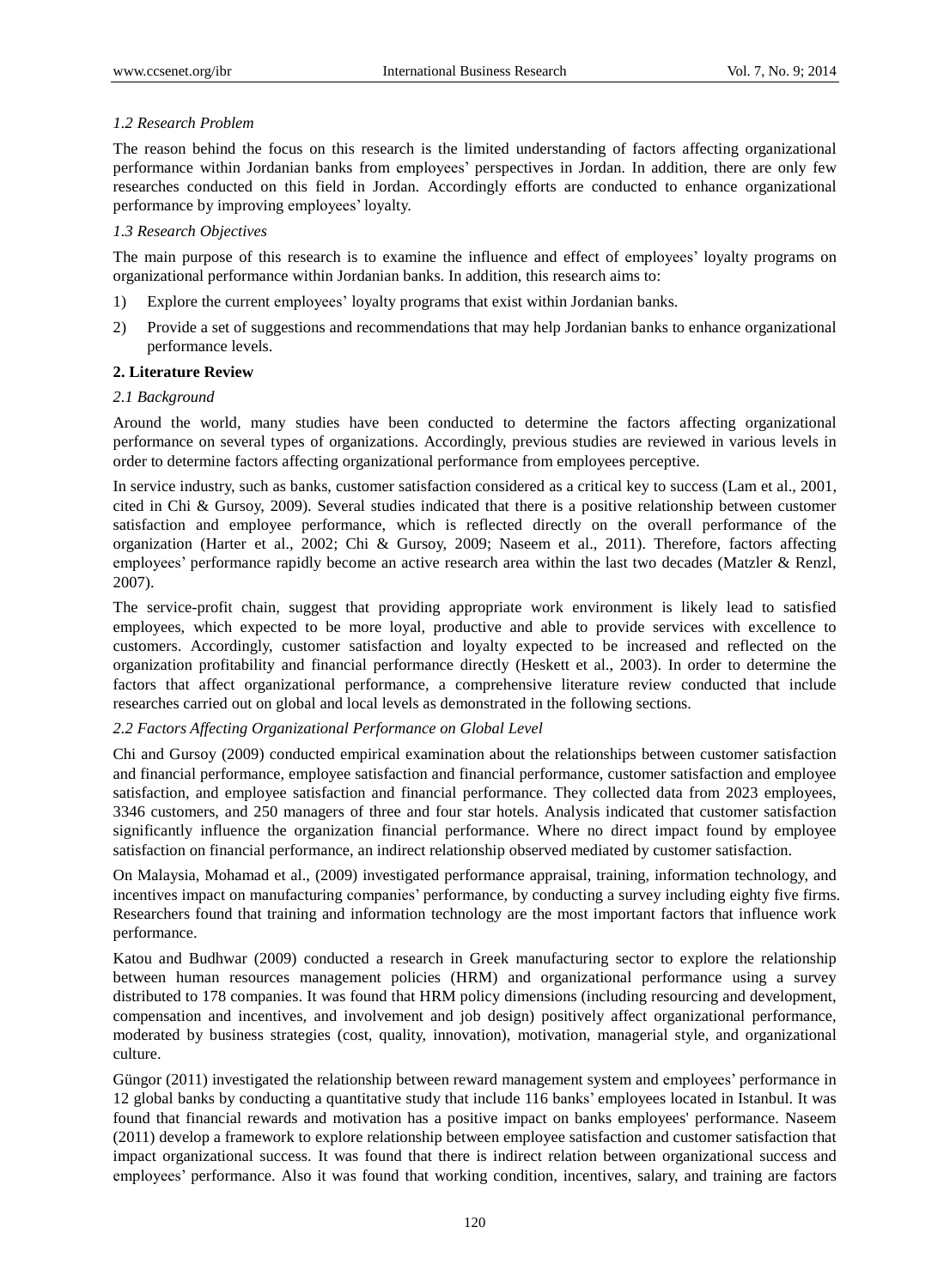affect employee's satisfaction significantly.

On a research conducted by Deshpande et al., (2012) in the hospitality sector, a positive relationship found between employees'satisfaction and their performance. Knowing that employees'satisfaction measured by using understanding of mission and vision, financial benefits, work environment, role clarity, employee welfare, and job stress levels as indictors. By conducting a survey includes 105 employees; it was found that financial benefits and work stresses affect performance level significantly.

Vosloban (2012) conducted a research to explore factors affect employee's performance and how it influence company's growth. A survey was conducted with thirteen managers from different companies in Bucharest. It was found that employees' satisfaction have a positive effect on companies' growth mediated by employee performance. Also it was found that job role communication, job role understanding, and continuous improvement programs reflected on employee performance positively.

Ghoneim and El-Tabie (2014) investigated the relationships between internal marketing, customer loyalty and business performance in commercial banks in Egypt. A questionnaire was used for both customers and managers. Eleven internal marketing practices were studied, including; Inter-functional coordination, customer orientation, marketing-like approach, empowerment, management commitment to service quality, employee motivation, employee training and development, vision awareness, strategic reward, senior leadership, and internal communication. It was found that all internal marketing practices have significant effect on bank performance through effecting customers' loyalty.

#### *2.3 Factors Affecting Organizational Performance in Jordan*

Banking in Jordan considered as one of the key sectors that support the Jordanian economy as it contributes 11.6% of GDP at constant prices in 2011. A report published by Jordan invest trust P.L.C (2012) stated that there are 26 banks with 695 branches across the Kingdom, classified into two categories; national banks and branches of foreign banks. Each category divided into two subcategories; commercial banks and Islamic banks, where Islamic banks are the Islamic International Arab Bank, Jordan Islamic Bank, Jordan Dubai Islamic Bank, and one foreign Islamic bank Al Rajhi Bank. The Jordanian commercial banks have been ranked according to a number of performance indicators; Arab Banking Corporation, Cairo Amman Bank, Bank of Jordan and Jordan Kuwait Bank, Jordan Ahli Bank, The Housing Bank of Trade and Finance, and Arab Jordan Investment bank, respectively (Jordan invest trust P.L.C, 2012).

Aburoub; Hersh and Aladwan (2011) investigated the relationship between internal marketing and service quality to customers' satisfaction in Jordan commercial banks through conducting two surveys with banks' employees and customers. The study revealed that culture, human resources development, marketing data publishing, motives and rewards system are the main factors that affect employees' performance. Hashem and Al-nsour (2012) conducted a study to explore the impact of internal marketing on internal service quality within Jordanian banks. The study revealed that employees' involvement in decision making; employees' satisfaction, affording additional advantages, and job security are the main factors that affect service quality and employees' performance.

In 2013 a research conducted by Al-hawary et al., investigated internal marketing practices impact on employees' job satisfaction within Jordanian commercial banks.It was found that training and development have the highest impact on employees' satisfaction followed by motivation and empowerment respectively. Nusair (2013) on his research about climate for innovation effect on job performance in commercial banks in Jordan found that leadership, team work climate, organizational culture have significant effect on employees' job performance.

Based on the literature review and previous studies, factors expected to have significant influence in organizational performance are; Employee satisfaction, Financial rewards, Motivation, Performance appraisal, Employee training and development, Employee empowerment, Internal communication, and Work environment, which all can be defined as loyalty programs components. These factors will be examined against organizational performance within Jordanian banks. Indicators for organizational performance are discussed in the following section.

## *2.4 Organizational Performance Indicators*

According to Richard et al. (2009) organizational performance is an analysis that comprises the actual output or results of an [organization](http://en.wikipedia.org/wiki/Organization) as measured against its intended outputs (or [goals](http://en.wikipedia.org/wiki/Objective_%28goal%29) and objectives), and it can be measured by using three main outcomes; financial performance (profits, return on assets, return on investment, etc.); product market performance (sales, market share, etc.); and shareholder return (total shareholder return, economic value added, etc.). Organizational performance can also be defined as getting better results from the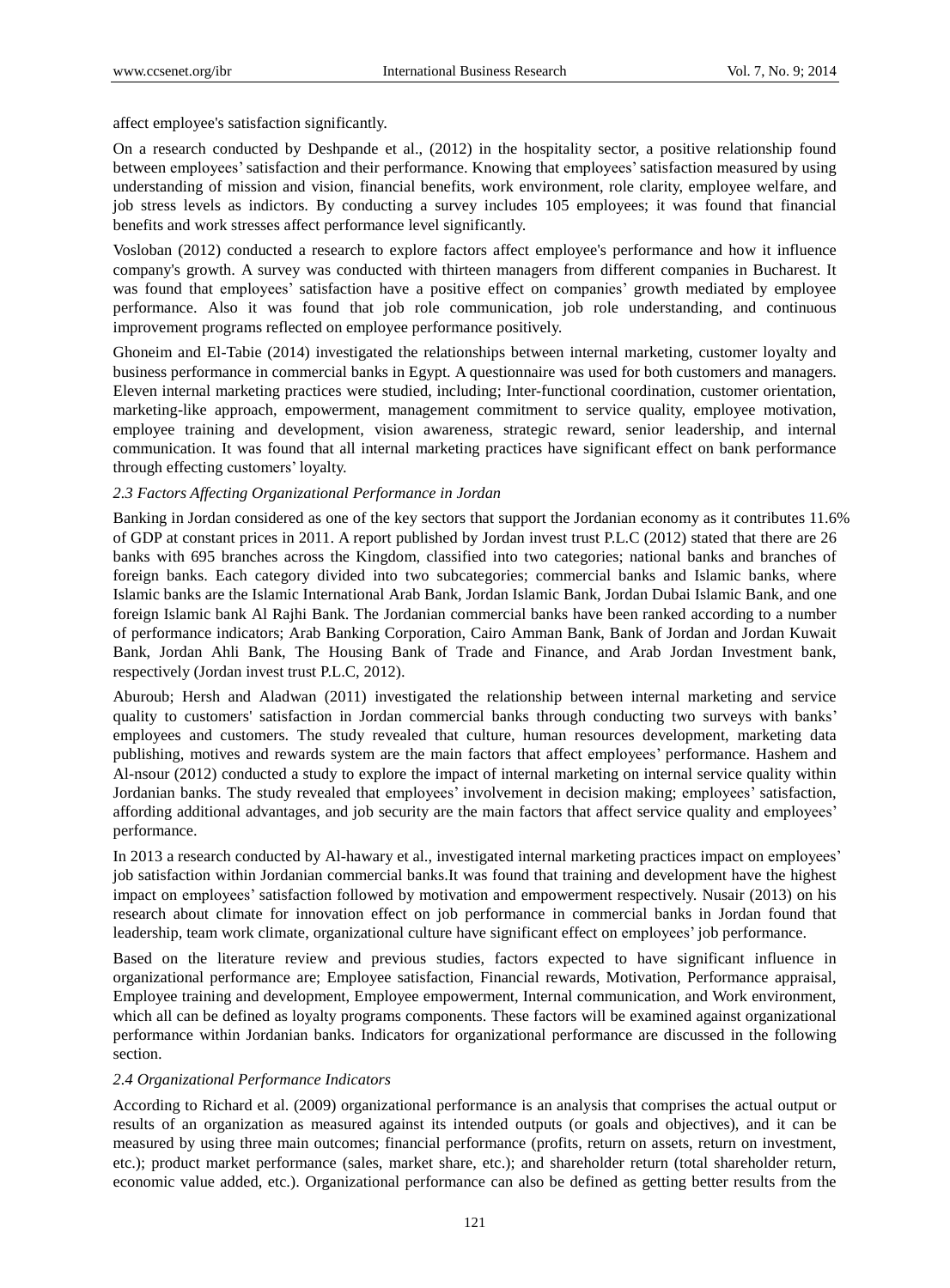whole organization or teams or individuals within it, by understanding and managing performance within an agreed framework of planned goals, standards and competence requirements (Armstrong, 2000 cited in Kagari et al, 2010).

Chi and Gursoy (2009) on their research about relationship between employees' satisfaction, customers' satisfaction, and financial performance, profitability, return on investment, and net profit had been used as indicators to measure financial performance for the institutions. On a guide to key performance indicators published by Price Water House Coopers (PWC) on 2007, it was stated that the main KPIs that can be used on banking sector are; Customer retention, Customer penetration, Asset quality, and Loan loss, and quality of serving customers.

Organizational performance can also be determined by measuring financial indicators such as productivity, profitability, turnover, demand, market share, sales, and customers' satisfaction (Nickell, 1995; Estrin & Rosevear, 1999 cited in Mohamad et al., 2009). Ghoneim and El-tabie (2014) used return on assets, return on equity and net interest margin as organizational performance indicators in their research about internal marketing adoption effect on the performance of the commercial banks in Egypt.

Accordingly and based on the literature, the researchers identified six indicators for the dependent variable (organizational performance) that include sales, market share, profit, demand, decision making efficiency, and customers' satisfaction level. Based on the literature review of the independent and dependent variables, a research framework and hypotheses are developed to examine employees' loyalty programs impact on organizational performance within Jordanian banks as explained in the following section.

# **3. Research Framework and Hypotheses**

After screening previous researches conducted globally, regionally and locally about factors affecting organizational performance, a research framework is developed. This framework contains factors that are expected to affect and influence employees' performance. The framework consists of eight loyalty factors which considered the independent variables, as illustrated in figure 1 shown below. These factors include Employee satisfaction, Financial rewards, Motivation, Performance appraisal, Employee training and development, Employee empowerment, Internal communication, and Work environment. These independent factors will be used to explain organizational performance. Organizational performance is measured by six indicators that include sales, market share, profit, demand, decision making efficiency, and customers' satisfaction which is considered to be the dependent variable as shown in figure 1 below.



Figure 1. The research framework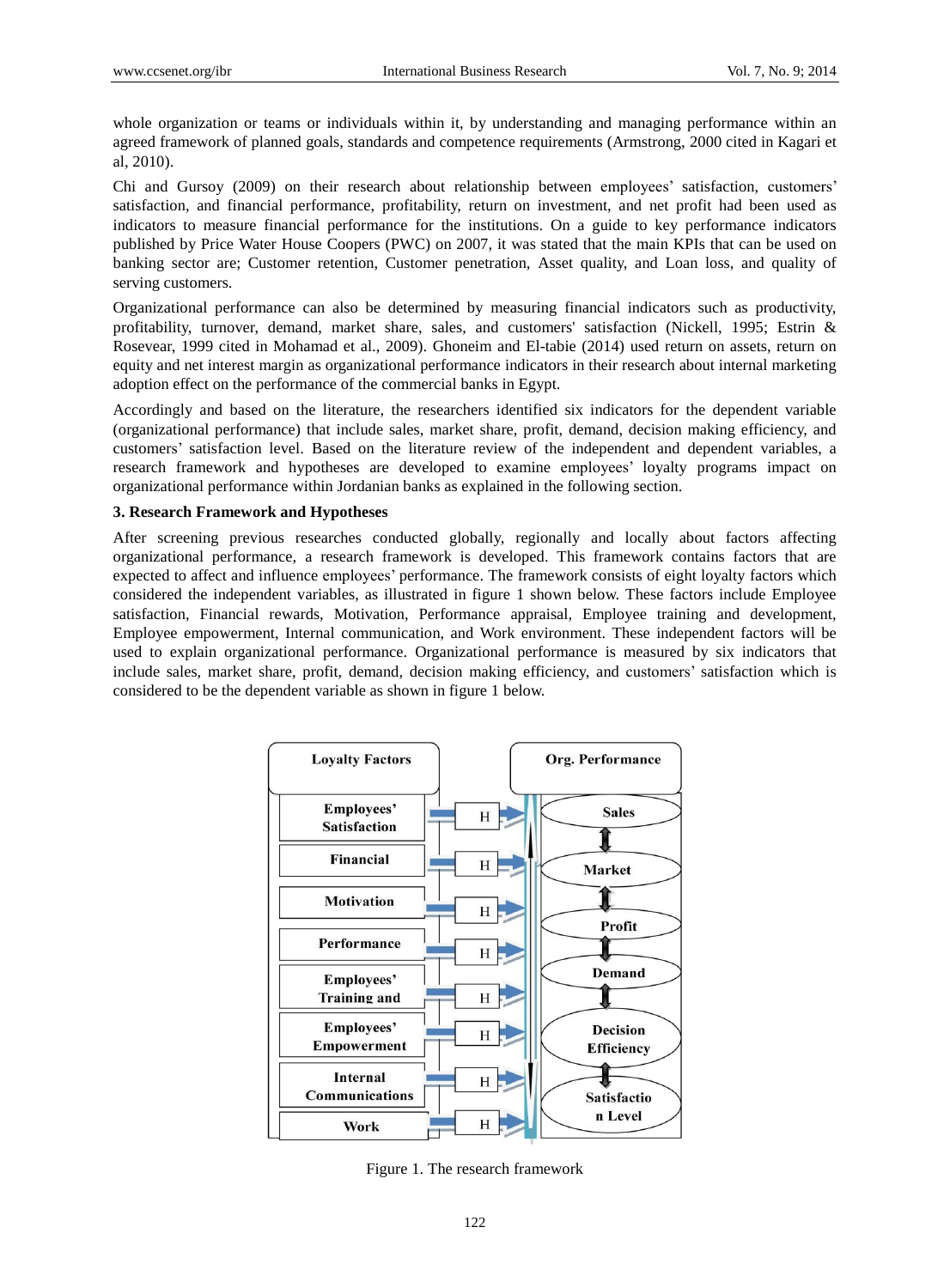Table 1 below summarizes the factors and hypotheses that are developed based on the literature. These hypotheses will be examined using SPSS to determine the effect of the loyalty factors against organizational performance.

|  |  |  | Table1. Summary of the loyalty programs factors and hypotheses of the research |
|--|--|--|--------------------------------------------------------------------------------|
|  |  |  |                                                                                |

| <b>Factors</b>                      | <b>Hypotheses</b>                                                                                 |
|-------------------------------------|---------------------------------------------------------------------------------------------------|
| Employees' satisfaction             | H1: Employees' satisfaction is positively associated with organizational performance              |
| Financial rewards                   | H2: Financial rewards are positively associated with organizational performance                   |
| Motivation                          | H3: Motivation is positively associated with organizational performance                           |
| Performance appraisal system        | H4: Performance appraisal system is positively associated with organizational performance         |
| Employees' training and development | H5: Employees' training and development are positively associated with organizational performance |
| Employees' empowerment              | H6: Employees' empowerment is positively associated with organizational performance               |
| Internal communications             | H7: Internal communications is positively associated with organizational performance              |
| Work environment                    | H8: Work environment is positively associated with organizational performance                     |

#### **4. Methodology**

There are three methods for researchers to choose from; quantitative, qualitative or a mix of both. In quantitative research a numerical and measurable data are collected and analyzed statically to investigate the research problem, where descriptive and non-measurable data used on the qualitative researches cannot be subjected to numerical analysis (Bryman & Bell, 2007; Crowther & Lancaster, 2008; Kothari, 2009; Sekaran & bougie, 2010; Hennink, et al., 2011). Because quantitative approach is considered more objective and scientific than qualitative research, researchers decided to use it as the main approach to explore the factors that affect employees' performance at Jordanian banks by testing the research hypotheses (Crowther & Lancaster, 2008; Kothari, 2009; Hennink, et al., 2011).

Questionnaire is considered the main data collection tool used in quantitative researches (Sekaran & bougie, 2010; Bryman & Bell, 2007). Questionnaire is a [research](http://en.wikipedia.org/wiki/Research) tool consists of group of [questions](http://en.wikipedia.org/wiki/Question) used to collect information from respondents and designed for statistical analysis, and it can be administered in written or online forms. Questionnaire is considered one of the most effective tools used to gather written responses on attitudes and beliefs with minimum cost and effort (Fowler, 2002; Sekaran & bougie, 2010). Therefore, questionnaire is chosen by researchers as the main data collection tool.

The research population includes all employees working in the banking sector in Jordan. The total number of these employees approximately equals to 17340 in 2011 (Association of Banks in Jordan, 2013). As the probability sampling can be more accurate by weighting sampled units based on probability of selection, the researchers choose it as sampling methodology and use the stratified random sampling to represent all groups (Fowler, 2002; Bryman & Bell, 2007; Sekaran & bougie, 2010). Referring to krejcie and morgan sample size table (1970) the research sample size is calculated to be 377 from the research population distributed equally to the population. The questionnaire is distributed using different method till the target sample reached. SPSS is used as the main mathematical technique to test the research hypotheses.

#### **5. Testing the Research Hypotheses**

#### *5.1 Introduction*

The research hypotheses that have been formulated from the literature will be tested and the results will determine the most important factors that affect and influence employees' performance in Jordanian banks. In addition, the results of the analysis will be used to refine the original research model. Multiple linear regression analysis has become the most important statistical tool for analyzing and investigating relationships among variables. Multiple linear regressions is a family of statistical techniques that can be used to explore and analyze the separate and joint influences of two or more independent variables or predictors on a dependent variable. Multiple linear regressions are used to test the research hypotheses as explained next.

#### *5.2 Results of the Hypotheses Testing*

A stepwise multiple linear regression is applied to find out the factors that affect employees' performance at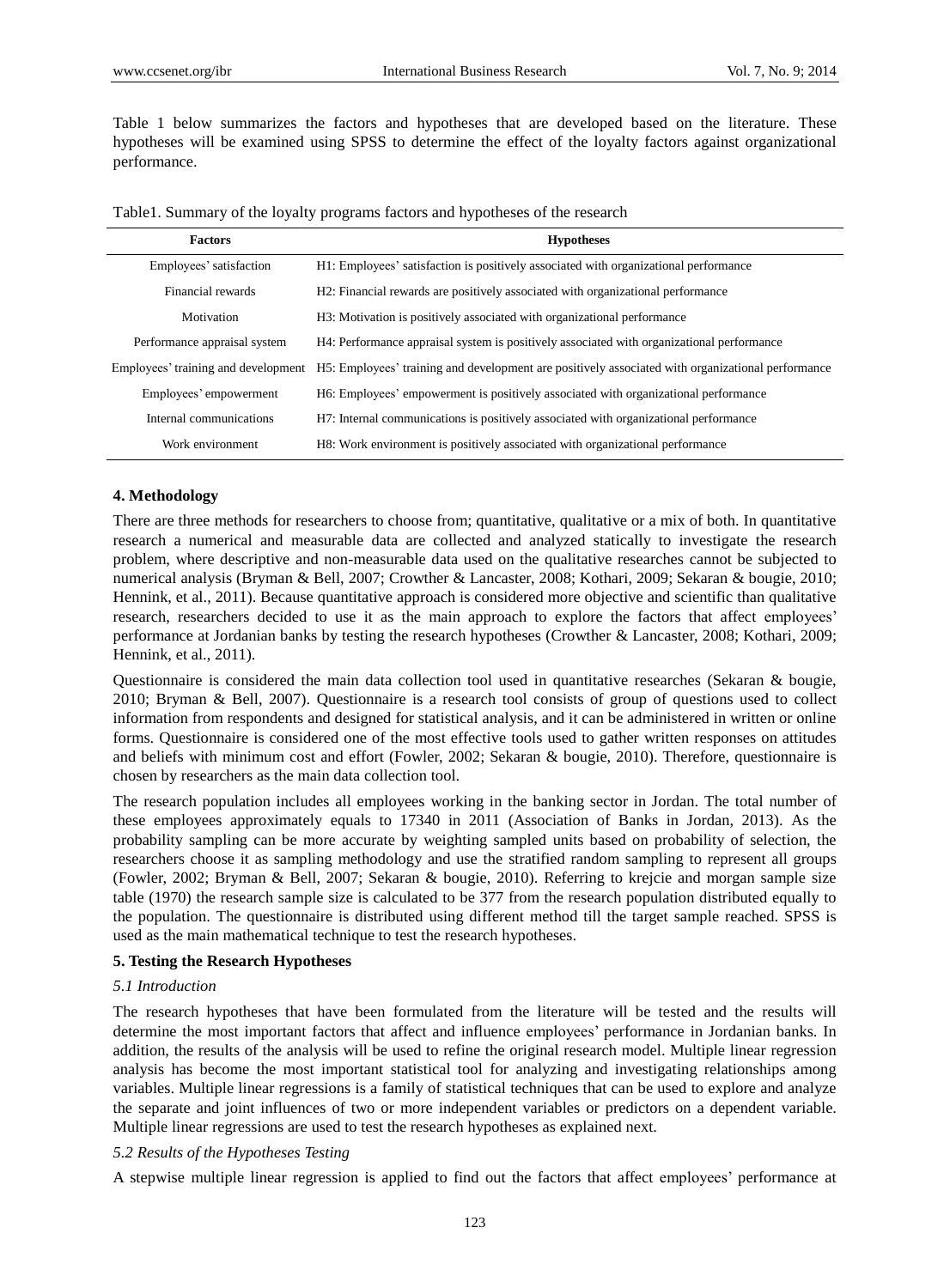Jordanian banks. The results of the stepwise regressions for the eight independent variables that make up the original model identified six variables that have significant effect on employees' performance with p-values < 0.05 as summarized in Table 2 below. These variables are; Financial rewards, Employee satisfaction, Motivation, Performance appraisal, Internal communication, and Employee training and development.

| Table 2. Results of the stepwise regression that shows the significant variables of the research model Coefficients_a |  |  |  |
|-----------------------------------------------------------------------------------------------------------------------|--|--|--|
|                                                                                                                       |  |  |  |

| Model                    |                         | <b>Unstandardized Coefficients</b> | <b>Standardized Coefficients</b> |       | Sig  |
|--------------------------|-------------------------|------------------------------------|----------------------------------|-------|------|
|                          | $\overline{\mathbf{B}}$ | Std. Error                         | Beta                             |       |      |
| Employees _ Satisfaction | .189                    | .060                               | .227                             | 3.131 | .002 |
| Financial _ Rewards      | .315                    | .045                               | .320                             | 7.076 | .000 |
| Performance _ Appraisal  | .180                    | .056                               | .214                             | 3.217 | .002 |
| Training _ Development   | .210                    | .060                               | .180                             | 3.514 | .001 |
| Internal - communication | .093                    | .034                               | .108                             | 2.721 | .008 |
| Motivation               | .136                    | .063                               | .153                             | 2.148 | .034 |

a. Dependent Variable: Org. Performance.

There are two non-significant variables excluded from the original model with p-values  $> 0.05$ , as shown in Table 3 below. These variables are; Employee empowerment and work environment.

Table 3. Results of the stepwise regression that shows the excluded variables from the research model excluded variable

| Model            | Beta in |       | Sig   | Partia Correlation | <b>Statistics Collinearity</b> |
|------------------|---------|-------|-------|--------------------|--------------------------------|
|                  |         |       |       |                    | Tolerance                      |
| Work Environment | 0.048   | 1.027 | 0.307 | 0.097              | 0.492                          |
| Empowermnet      | 0.044   | 0.555 | 0.580 | 0.053              | 0.176                          |

Evaluating the importance of each independent variable on employees' performance can be examined by the coefficient table (standardized coefficients) obtained from the analysis shown in Table 4 below.

Table 4. Results of the stepwise regression that shows the significant variables of the research model Coefficients\_a

| Model                    |                         | <b>Unstandardized Coefficients</b> | <b>Standardized Coefficients</b> |       | Sig  |
|--------------------------|-------------------------|------------------------------------|----------------------------------|-------|------|
|                          | $\overline{\mathbf{B}}$ | Std. Error                         | Beta                             |       |      |
| Constant                 | .201                    | .141                               |                                  | 1.424 | .157 |
| Satisfaction<br>Employes | .189                    | .060                               | .227                             | 3.131 | .002 |
| Financial Rewards        | .315                    | .045                               | .320                             | 7.076 | .000 |
| Performance _ Appraisal  | .180                    | .056                               | .214                             | 3.217 | .002 |
| Training _ Development   | .210                    | .060                               | .180                             | 3.514 | .001 |
| Internal - communication | .093                    | .034                               | .108                             | 2.721 | .008 |
| Motivation               | .136                    | .063                               | .153                             | 2.148 | .034 |

a. Dependent Variable: Org. Performance.

The coefficient table above shows that the highest beta coefficient is 0.320 which is for financial rewards. This means that this variable makes the strongest contribution to organizational performance. The second beta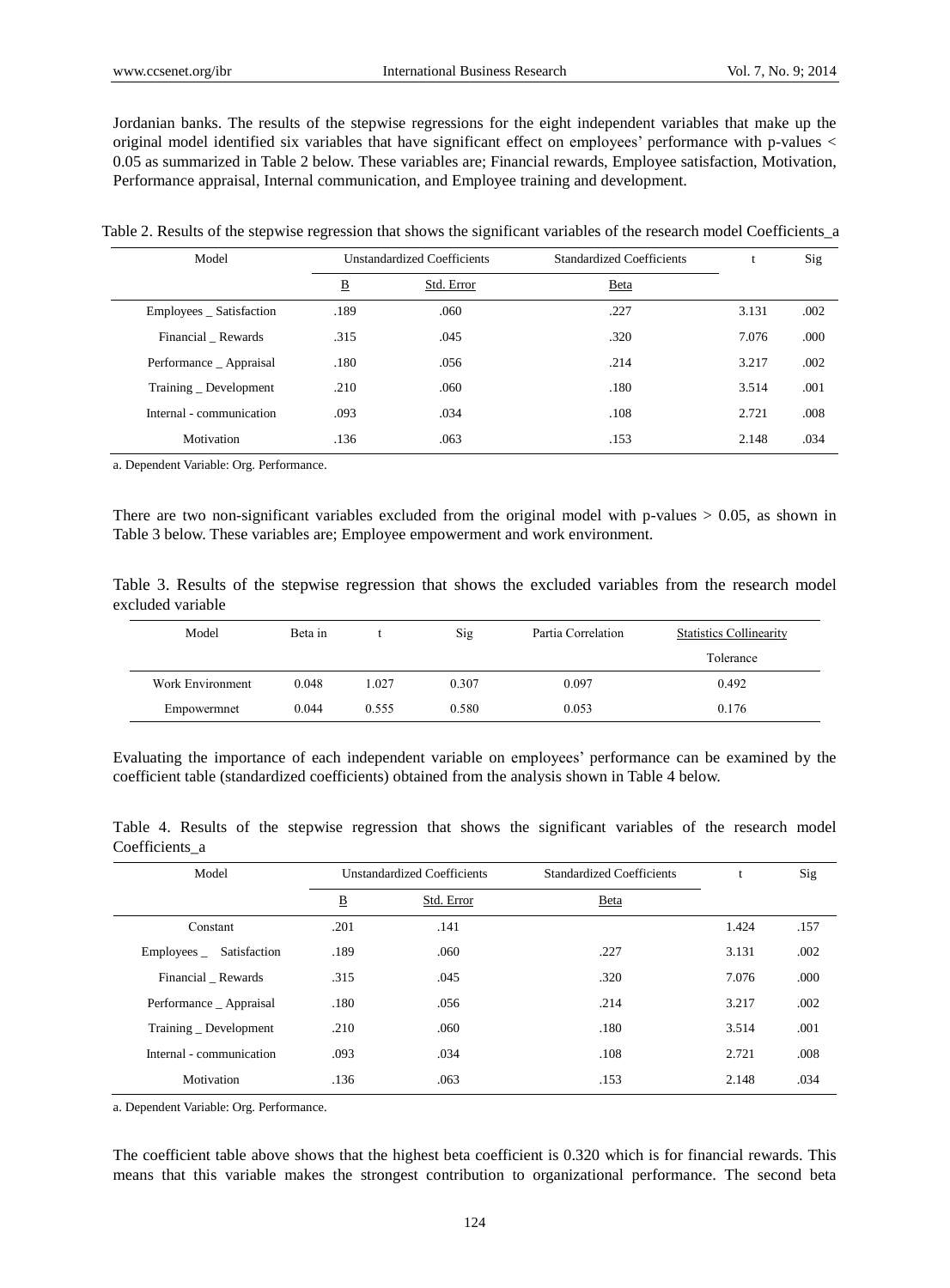coefficient is 0.227 which is for employees satisfaction followed by performance appraisal with 0.214, training and development comes with 0.180, motivation comes with 0.153, and finally comes the internal communication with 0.108 beta coefficient.

The model summary in Table 5 below includes the value of the  $R^2$  that show how much the variance in the dependent variable (Organizational performance) is explained by the six independent variables. Table 5 shows that the value of the  $R^2$  is 0.88. This means that the six independent variables together explain 88% of the dependent variable of organizational performance.

#### Table 5. Model summary

| Model | 11    | Rsequare | Square R Adjusted | Std.    |
|-------|-------|----------|-------------------|---------|
|       | 0.938 | 0.880    | $0.87^{\circ}$    | ).33424 |

Consequently, from the eight hypotheses tested from the original model, only six hypotheses were found to be supported as summarized in table 6 below.

|  |  |  | Table 6. Result of the regression analysis of the research hypotheses of the original model |
|--|--|--|---------------------------------------------------------------------------------------------|
|  |  |  |                                                                                             |

| <b>Factors</b>                         | <b>Hypotheses</b>                                                                                   | <b>Question Code</b> | <b>Results</b> |
|----------------------------------------|-----------------------------------------------------------------------------------------------------|----------------------|----------------|
| Employees' satisfaction                | H1: Employees' satisfaction is positively associated with<br>organizational performance             | Emp_sat              | Supported      |
| Financial rewards                      | Financial rewards is<br>positively<br>H2:<br>associated<br>with<br>organizational performance       | Fin rewards          | Supported      |
| Motivation                             | H3: Motivation is positively associated with organizational<br>performance                          | Motivation           | Supported      |
| Performance appraisal<br>system        | H4: Performance appraisal system is positively associated with<br>organizational performance        | Perf_appraisal       | Supported      |
| Employees' training and<br>development | H5: Employees' training and development is positively<br>associated with organizational performance | Training and develop | Supported      |
| Employees' empowerment                 | H6: Employees' empowerment is positively associated with<br>organizational performance              | Empowerment          | Not Supported  |
| internal communications                | H7: Internal communications is positively associated with<br>organizational performance             | Internal comm        | Supported      |
| Work environment                       | H8: Work environment is positively<br>associated<br>with<br>organizational performance              | Work_enviro          | Not Supported  |

## **6. Interpretation of the Results and Key Findings**

The interpretation of the research results and the major key findings of the quantitative analysis will be explained in this section. The main goal of conducting the quantitative analysis was to answer the research questions on the basis of statistical tests. The main question in this research is to find out how employees' loyalty programs impact organizational performance within Jordanian banks? The findings of the research were compared with those of previous literature as explained in the following sections.

# *6.1 Employee Satisfaction*

Employees satisfaction describes whether employees are stable and pleased and fulfilling their desires and needs at work. H1, which examined the relationship between employees' satisfaction and the performance level in banks suggest that it has a positive impact on the performance and is supported by the regression analysis test applied to the original model. Studies conducted in Jordan by Hashem and Al-nsour (2012) also support this finding. In addition, the results of the findings of Chi and Gursoy (2009) and Güngor (2011), stated that employees'satisfaction are important and affect their performance.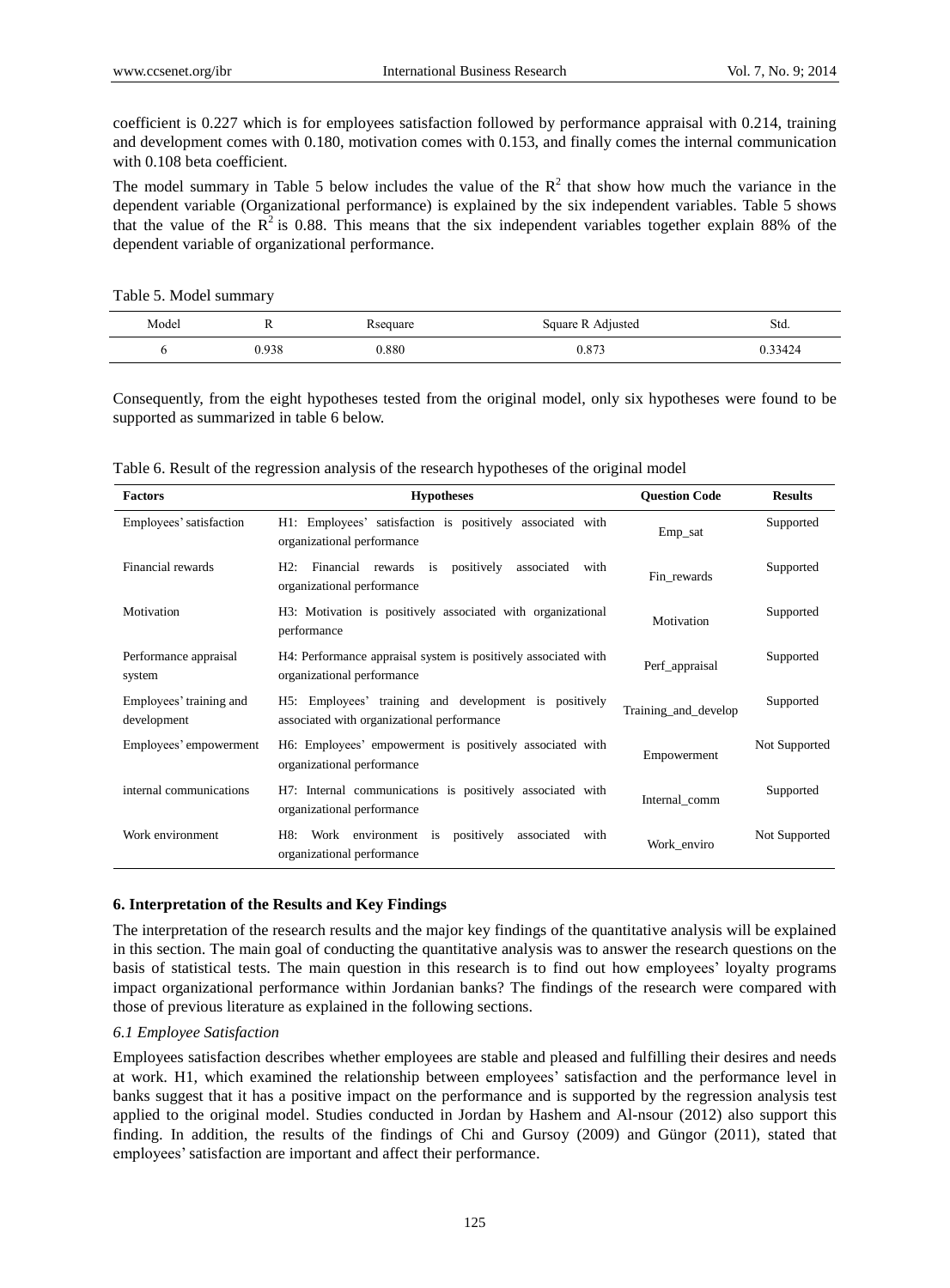# *6.2 Financial Rewards*

Financial rewards involve the availability and fairness of policies, processes and practices toward financial reward system. H2, which examined the relationship between financial rewards and employees' performance suggest that there is a positive impact on performance and is supported by the regression analysis test applied to the original model. Respondents from the Jordanian banks expressed the importance of financial rewards as critical influence on their performance. This result complies with the findings of Mohamad, et al., (2009); Katou and Budhwar (2009); Naseem et al., (2011); Adi, (2012); Deshpande et al., (2012) and Elsamen and Alshurideh (2012).

## *6.3 Motivation*

Motivation involves management ability to create a condition of eager to act or work within the work environment and employees. H3, which examined the relationship between motivation and employees' performance suggest that it has a positive impact on banks performance and found to be supported by the regression analysis test applied to the original model. This result complies with the findings of Güngor, (2011); Elsamen and Alshurideh (2012); Ghoneim and El-tabie (2014).

## *6.4 Performance Appraisal System*

This factor involves clarity, goal orientation, and fairness of policies, processes and practices toward employees' performance appraisal. H4, which examined the relationship between performance appraisal system and employees' performance suggest that it has a positive impact on banks' performance and found to be supported by the regression analysis test applied to the original model. Respondents from Jordanian banks employees expressed the importance of performance appraisal system. This result complies with the findings of Mohamad, et al., (2009).

## *6.5 Employees'Training and Development*

This factor involves availability, clarity, and efficiency of employees' training and development programs. H5, which examined the relationship between employees' training and development and the banks' performance suggest that it has a positive impact on banks performance and found to be supported by the regression analysis test applied to the original model. Respondents from Jordanian banks employees expressed the importance of employees training and development for banks performance level. This result complies with the findings of Katou and Budhwar, (2009); Mohamad, et al., (2009); Naseem et al., (2011); Elsamen and Alshurideh, (2012); Ghoneim and El-tabie, (2014).

## *6.6 Empowerment*

This factor involves management ability to create a working environment where employees are allowed to make or contribute on decisions related to their work. H6, which examined the relationship between employees' empowerment and employees' performance at Jordanian banks didn't confirm the relationship between empowerment and employees' performance and found to be not supported by the regression analysis test applied to the original model. This result is not supported by the findings of Elsamen and Alshurideh, (2012); Ghoneim and El-tabie (2014) who stated that employees' empowerment is important for banks' performance.

## *6.7 Internal Communication*

This factor involves the availability of effective, honest, open communication between employees in the organization. H7, which examined the relationship between internal communication and employees' performance suggest that it has a positive impact on their performancel and found to be supported by the regression analysis test applied to the original model. Respondents of the Jordanian banks expressed the importance of internal communication for banks performance level. This result complies with the findings of Adi (2012); Ghoneim and El-tabie, (2014), as they stated that internal communication is important for banks performance level.

## *6.8 Work Environment*

This factor describes workplace design suitability and work spirit between employees.

H7, which examined the relationship between work environment and employees' performance suggest that it has a positive impact on banks performance and found to be not supported by the regression analysis test applied to the original model. Results of the regression analysis are not supported by the findings of Naseem et al., (2011); Deshpande et al., (2012) and Elsamen and Alshurideh (2012), who stated that work environment, are important for banks performance level.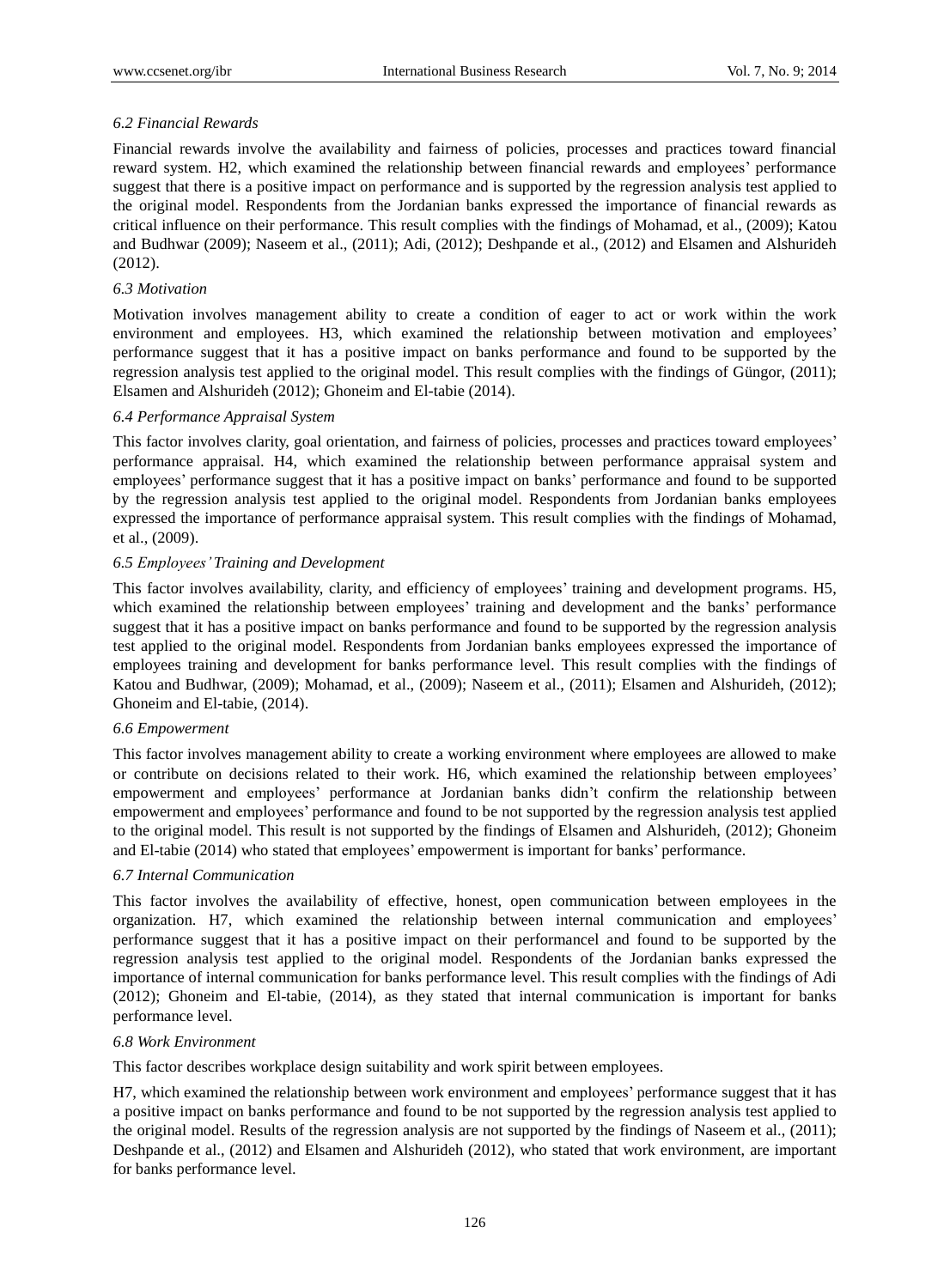#### **7. Conclusions and Recommendation**

# *7.1 Conclusions*

Based on the data analysis results and the literature review conducted to identify the factors that affect organizational performance within Jordanian banks, the researchers concluded the following:

- 1) From the eight factors examined in this research, only six of them are found to be important and influence organizational performance within Jordanian banks. These are; financial rewards, employees satisfaction, performance appraisal, training and development, motivation, and internal communication, respectively.
- 2) The results revealed that financial rewards are the most influential factor that impacts organizational performance within Jordanian banks.
- 3) From employee's perspective, empowerment and work environment doesn't have a considerable effect in organizational performance within Jordanian banks. Therefore, management shouldn't spend resources on improving work environment or delegate their authority since it's not important.
- 4) Banks in Jordan are aware about the importance of employees' loyalty program and the risk of not implementing it.
- 5) A competition can be observed between banks to attract new distinct employees and how to satisfy them.

#### *7.2 Recommendations*

Based on the research findings, several conclusions can be addressed to decision makers in banking sector in Jordan. These include:

- 1) Jordanian banks should have clear and integrated employees' loyalty programs as part of their strategy to stay competitive.
- 2) Jordanian banks should pay special attention to financial rewards as the main factor affects their organizational performance. Therefore, management should have clear financial reward systems that involve salaries, bonus, commission, etc. to attract and encourage employees to do their best.
- 3) Jordanian banks should be aware of the importance and benefits of employees' loyalty programs and how it affects their employees' satisfaction and organizational performance. As they should be aware of the importance of investing in their employees.
- 4) Jordanian banks should concentrate on developing a clear and long term training and career development plan for their employees.
- 5) Jordanian banks should focus on their employees' loyalty programs to attract distinguished employees.
- 6) Jordanian banks should take advantage of the suggested framework proposed in this research and the findings in their decision making process.
- 7) Further researches can be proposed to examine the relationship between employees' satisfaction, employees' performance, customers' satisfaction and organizational performance.

#### **References**

- Abu Elsamen, A., & Alshurideh, M. (2012). The Impact of Internal Marketing on Internal Service Quality: A Case Study in a Jordanian Pharmaceutical Company. *International Journal of Business and Management, 7*(19), 84–95. http://dx.doi.org/10.5539/ijbm.v7n19p84
- Aburoub, A., Hersh, A., & Aladwan, K. (2011). Relationship between Internal Marketing and Service Quality with Customers' Satisfaction. *International Journal of Marketing Studies, 3*(2).
- Adi, A. (2012). Driving performance and retention to employee engagement: a case study in university of Brawijaya. *Journal of Basic and Applied Scientific Research, 2*(1), 338–350.
- Afshan, N., Sheikh, S., & Gphr, K. (2011). Impact of Employee Satisfaction on Success of Organization: Relation between Customer Experience and Employee Satisfaction. *International Journal of Multidisciplinary Sciences and Engineering, 2*(5).
- Al-Hawary, S., Al-Qudah, K., Abutayeh, P., Abutayeh, S., & Al-Zyadat, D. (2013). The Impact of Internal Marketing on Employee's Job Satisfaction of Commercial Banks in Jordan. *Interdisciplinary Journal of Contemporary Research in Business, 4*(9).
- Bryman, A., & Bell, E. (2007). *Business research method*. New York: Oxford university press Inc.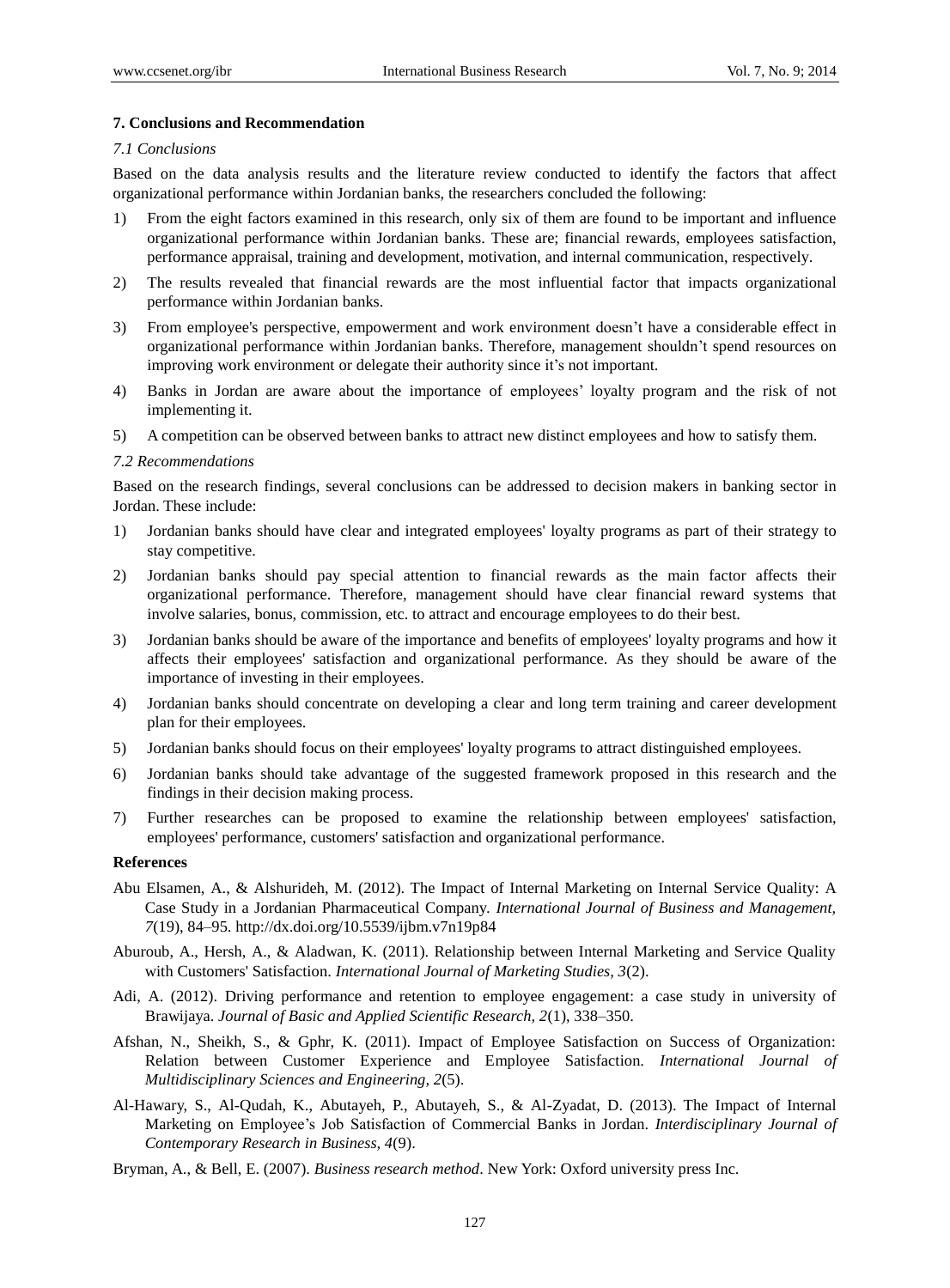- Chandrasekar, K. (2011). Workplace environment and its impact on organizational performance in public sector organizations. *International Journal of Enterprise Computing and Business Systems, 1.*
- Chi, C., & Gursoy, D. (2009). Employee satisfaction, customer satisfaction, and financial performance: An empirical examination. *International Journal of Hospitality Management, 28*, 245–253. http://dx.doi.org/10.1016/j.ijhm.2008.08.003
- Crowther, D., & Lancaster, G. (2008). *Research methods*. United kingdom: Elsevier Butterworth Heinemann.
- Deshpande, B., Arekar, K., Sharma, R., & Somaiya, S. (2012). Effect of Employee Satisfaction on Organization Performance: An Empirical Study in Hotel Industry. *Ninth AIMS International Conference on Management.*
- Fowler, F. J. (2002). SAGE Publications Ltd, London.
- Ghoneim, A., & El-Tabie, N. (2014). *Effect of Internal Marketing Adoption on the Performance of the Commercial Banks in Egypt*. Proceedings of 9th International Business and Social Science Research Conference.
- Güngor, P. (2011). The Relationship between Reward Management System and Employee Performance with the Mediating Role of Motivation: A Quantitative Study on Global Banks. *Procedia Social and Behavioral Sciences, 24*, 1510–1520. http://dx.doi.org/10.1016/j.sbspro.2011.09.029
- Harter, J., Schmidt, F., & Hayes, T. (2002). Business-unit-level relationship between employee satisfaction, employee engagement, and business outcomes: a meta-analysis. *Journal of Applied Psychology, 87*, 268–279. http://dx.doi.org/10.1037/0021-9010.87.2.268
- Hashem, T., & AL-nsour, I., (2012). The Effect of Internal Marketing on Internal Service Quality in Jordanian Banks. *Asian Journal of Business and Management Sciences, 2*(2), 8–18.
- Hennink, M., Hutter, I., & Bailey, A. (2011). SAGE Publications Ltd, London.
- Heskett, J., Sasser, W., & Schlesinger, L. (2003). *The Value Profit Chain: Treat Employees Like Customers and Customers Like Employees*. New York: Free Press.
- Kagaari, J., Munene, J., & Ntayi, J. (2010). Performance Management Practices-Employee Attitudes and Managed Performance. *International Journal of Educational Management, 24*, 507–530. http://dx.doi.org/10.1108/09513541011067683
- Katou, A., & Budhwar, P. (2009). Causal relationship between HRM policies and organizational performance: Evidence from the Greek manufacturing sector. *European management journal*.
- Khammash, T. (2012). Jordan banking sector, Jordan investment trust P. L. C.
- Kothari, C. R. (2009). *New Age Publications (Academic*). India.
- Lam, T., Zhang, H., & Baum, T. (2001). An investigation of employee's job satisfaction: the case of hotels in Hong Kong. *Tourism Management, 22*, 157–165. http://dx.doi.org/10.1016/S0261-5177(00)00039-X
- Matzler, K., & Renzl, B. (2007). Assessing asymmetric effects in the formation of employee satisfaction. *Tourism Management, 28*, 1093–1103. http://dx.doi.org/10.1016/j.tourman.2006.07.009
- Mohamad, A., Lo, M., & La, M. (2009). Human resources Practices and Organizational Performance Incentives as mediator. *Journal of Academic Research in Economics, 1*(2), 229–244.
- Naseem, A., Sheikh, S., & Gphr, K. (2011). Impact of Employee Satisfaction on Success of Organization: Relation between Customer Experience and Employee Satisfaction. *International Journal of Multidisciplinary Sciences and Engineering, 2*(5), 41–46.
- Nusair, T. (2013). The Role of Climate for Innovation in Job Performance: Empirical Evidence from Commercial Banks in Jordan. *International Journal of Business and Social Science, 4*(3).
- Price water house coopers. (2007). Guide to key performance indicators.
- Richard, P., Devinney, T., Yip, G., & Johnson, G. (2009). Measuring Organizational Performance: Towards Methodological Best Practice. *Journal of Management, 35*(3), 718–804. http://dx.doi.org/10.1177/0149206308330560
- Sekaran, U., & Bougie, R. (2010). *Research methods for business*. United Kingdom: John wiley & Sons Ltd.
- Voslobana, R. (2012). The Influence of the Employee's Performance on the company's growth a managerial perspective. *Procedia Economics and Finance, 3*, 660–665. http://dx.doi.org/10.1016/S2212-5671(12)00211-0